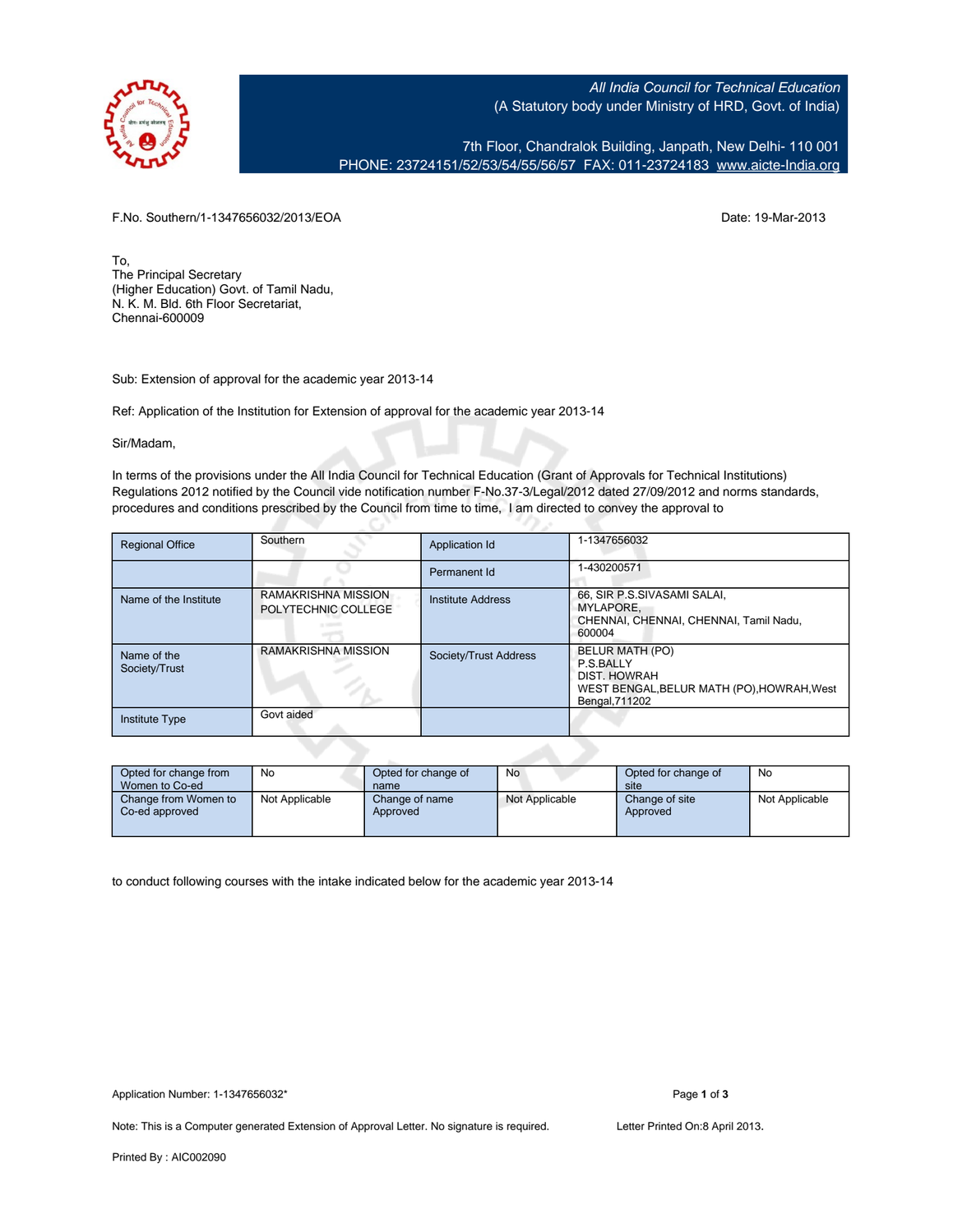## All India Council for Technical Education (A Statutory body under Ministry of HRD, Govt. of India)

7th Floor, Chandralok Building, Janpath, New Delhi- 110 001 PHONE: 23724151/52/53/54/55/56/57 FAX: 011-23724183 [www.aicte-India.org](http://www.aicte-India.org)

| Application Id: 1-1347656032<br>Shift<br>Level |           | Course         |                                         | <b>Affiliating Body</b>    |                                                   | Approved for       |                 |                         | Foreign Collaboration |           |
|------------------------------------------------|-----------|----------------|-----------------------------------------|----------------------------|---------------------------------------------------|--------------------|-----------------|-------------------------|-----------------------|-----------|
| Program                                        |           |                |                                         | Full/Part Time             |                                                   | 2012-13<br>Intake: | Intake<br>13-14 | $\overline{\mathbf{g}}$ | $rac{O}{P}$           |           |
| <b>ENGINEERING</b><br>AND<br><b>TECHNOLOGY</b> | 1st Shift | <b>DIPLOMA</b> | <b>AUTOMOBILE</b><br><b>ENGINEERING</b> | <b>FULL</b><br><b>TIME</b> | Directorate of<br>Technical Education,<br>Chennai | 40                 | 40              | <b>No</b>               | <b>No</b>             | <b>No</b> |
| <b>ENGINEERING</b><br>AND<br><b>TECHNOLOGY</b> | 1st Shift | <b>DIPLOMA</b> | <b>COMPUTER</b><br><b>ENGINEERING</b>   | <b>FULL</b><br><b>TIME</b> | Directorate of<br>Technical Education,<br>Chennai | 40                 | 40              | <b>No</b>               | <b>No</b>             | <b>No</b> |
| <b>ENGINEERING</b><br>AND<br><b>TECHNOLOGY</b> | 1st Shift | <b>DIPLOMA</b> | <b>MECHANICAL</b><br><b>ENGINEERING</b> | <b>FULL</b><br><b>TIME</b> | Directorate of<br>Technical Education,<br>Chennai | 40                 | 40              | <b>No</b>               | <b>No</b>             | <b>No</b> |

• Validity of the course details may be verified at www.aicte-india.org>departments>approvals

The above mentioned approval is subject to the condition that RAMAKRISHNA MISSION POLYTECHNIC COLLEGE shall follow and adhere to the Regulations, guidelines and directions issued by AICTE from time to time and the undertaking / affidavit given by the institution along with the application submitted by the institution on portal.

In case of any differences in content in this Computer generated Extension of Approval Letter, the content/information as approved by the Executive Council / General Council as available on the record of AICTE shall be final and binding.

Strict compliance of Anti-Ragging Regulation:- Approval is subject to strict compliance of provisions made in AICTE Regulation notified vide F. No. 37-3/Legal/AICTE/2009 dated July 1, 2009 for Prevention and Prohibition of Ragging in Technical Institutions. In case Institution fails to take adequate steps to Prevent Ragging or fails to act in accordance with AICTE Regulation or fails to punish perpetrators or incidents of Ragging, it will be liable to take any action as defined under clause 9(4) of the said Regulation.

**(Dr. Kuncheria P. Isaac)**

Member Secretary, AICTE

Copy to:

**1. The Regional Officer,** All India Council for Technical Education Shastri Bhawan 26, Haddows Road

Application Number: 1-1347656032\* Page **2** of **3**

Note: This is a Computer generated Extension of Approval Letter. No signature is required. Letter Printed On:8 April 2013.